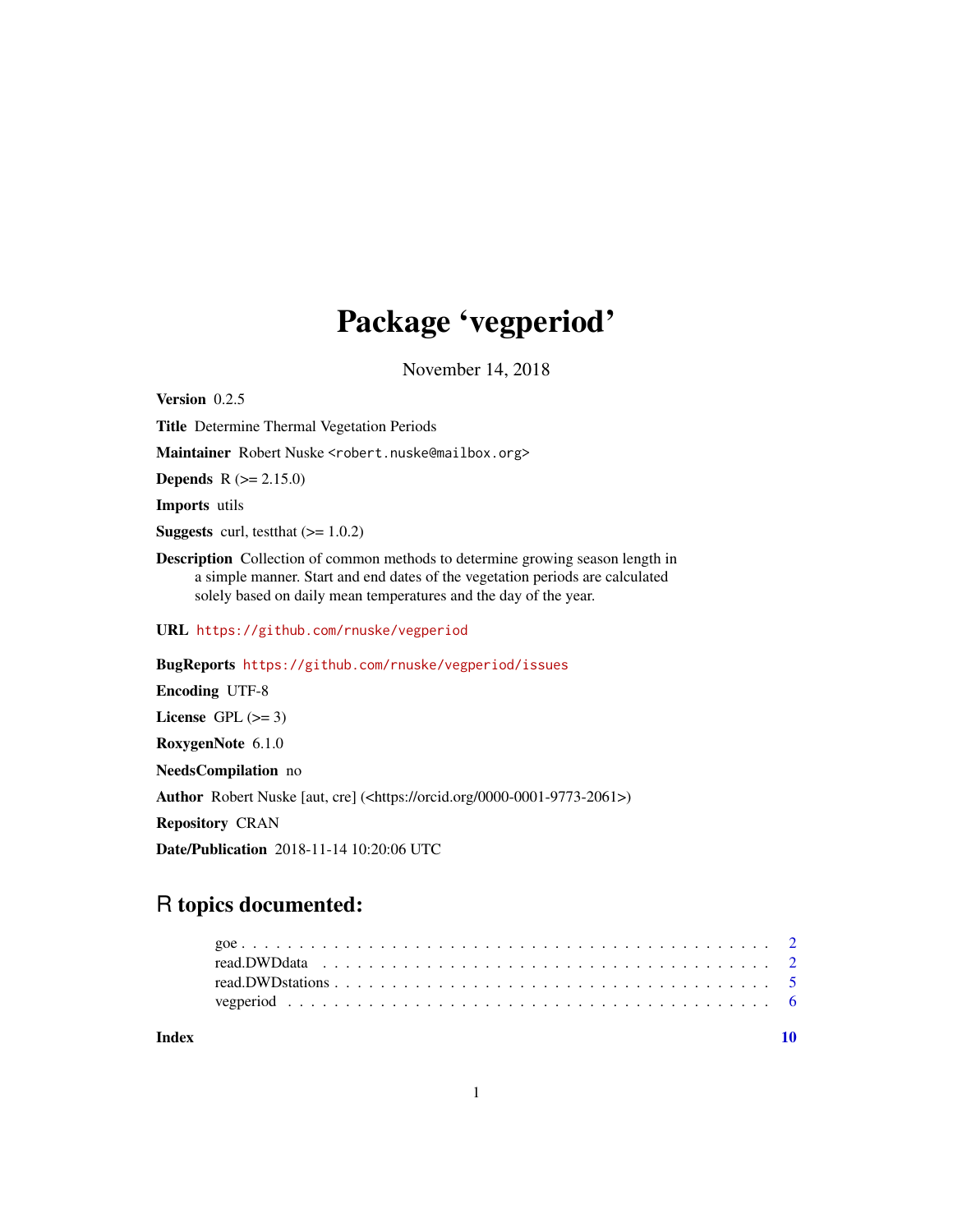#### <span id="page-1-0"></span>Description

A dataset containing ten years (2001-01-01 - 2010-12-31) of average air temperature measured at the weather station Goettingen. The data is the result of a reanalysis of observed data using the STARS model (cf. Orlowsky et al. 2008). They were provided by Prof. Dr. Peter Werner (PIK).

#### Usage

data(goe)

### Format

A data frame with 3652 rows and 6 variables:

| <b>Variable</b> | <b>Description</b>                    |
|-----------------|---------------------------------------|
| date            | calendar date as object of class Date |
| year            | years as integer                      |
| month           | month as integer                      |
| day             | day of month as integer               |
| doy             | day of year as integer                |
|                 | average air temperature               |

#### Source

[Prof. Dr. Peter Werner \(PIK\)](https://www.pik-potsdam.de/members/pcwerner)

#### References

Orlowsky, B., Gerstengarbe, F. W., Werner, P. C. (2008) A resampling scheme for regional climate simulations and its performance compared to a dynamical RCM. *Theoretical and Applied Climatology*, 92(3–4), 209–223. doi: [10.1007/s007040070352y](http://doi.org/10.1007/s00704-007-0352-y)

#### Examples

data(goe) str(goe)

read.DWDdata *Fetch meteo data of DWD weather stations*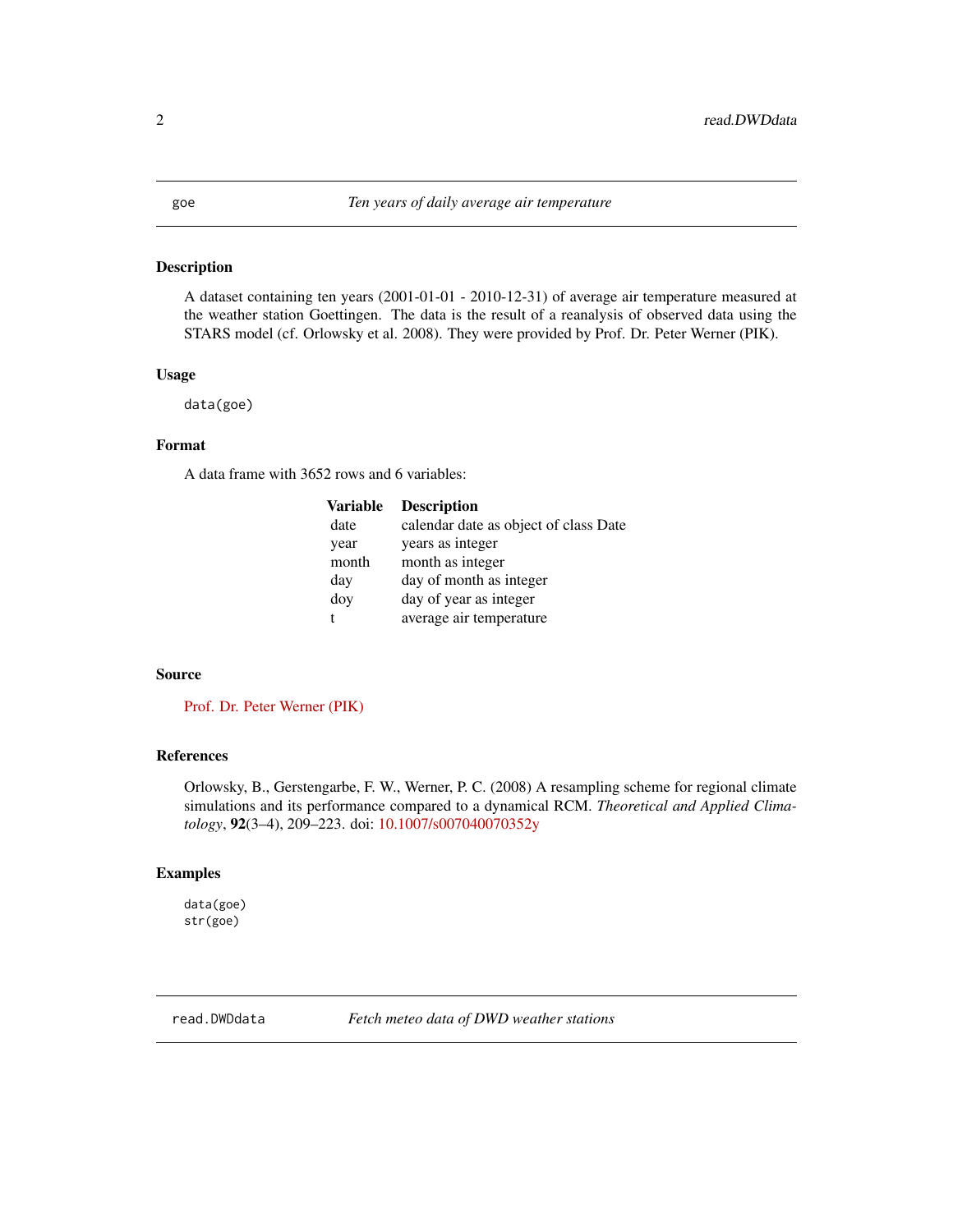#### <span id="page-2-0"></span>read.DWDdata 3

#### Description

Fetch observed meteorological data of German weather stations from freely accessible part of the Climate Data Center of Germany's National Meteorological Service (Deutscher Wetterdienst, DWD).

#### Usage

```
read.DWDdata(id, type = "climate", period = "recent",
 resolution = "daily", file = NULL, destdir = NULL, quiet = FALSE)
```
#### Arguments

| id         | integer. A valid station id (cf. read.DWD stations).                                                                                                                                                                                                                                                                                                                                                                             |
|------------|----------------------------------------------------------------------------------------------------------------------------------------------------------------------------------------------------------------------------------------------------------------------------------------------------------------------------------------------------------------------------------------------------------------------------------|
| type       | string. Stations can be of type "climate" offering a range of meteorological<br>parameters or of type "precipitation" solely recording rainfall. There are<br>about 400 'climate' and 2000 'precipitation' stations.                                                                                                                                                                                                             |
| period     | string specifying a time span. The last 1.5 years are called "recent". Data<br>from the individual beginning of measurements up to a year ago are labelled<br>"historical"'. "recent"' data have not yet gone through the full quality<br>control procedure. "historical" data have completed the operational quality<br>control. But be aware there still might be gaps and inhomogeneities.                                    |
| resolution | string. Temporal resolution of the data can be "daily"' or "monthly"'. "daily"'<br>being the common resolution.                                                                                                                                                                                                                                                                                                                  |
| file       | a string specifying the location of a dataset. "file" may point to a file on a<br>FTP server or on the local file system. If the file lives on a FTP server the string<br>must start with 'ftp://'. If it is NULL (the default), data will be downloaded<br>from DWD's FTP server.                                                                                                                                               |
| destdir    | directory (string) where intermediate data (downloaded *.zip file) are stored. If<br>it is NULL (the default) a subdirectory 'downloaded_packages' of the session<br>temporary directory will be used (and the files will be deleted at the end of the<br>session). It might be advisable to keep the .zip file since it contains the stations<br>documentation and metadata (e.g. station shift, used devices, downtimes etc.). |
| quiet      | If TRUE, suppress status messages (if any), and the progress bar.                                                                                                                                                                                                                                                                                                                                                                |

#### Details

An introduction to the data available at the Climate Data Center can be found in the German [Liesmich\\_intro\\_CDC\\_ftp](ftp://ftp-cdc.dwd.de/pub/CDC/Liesmich_intro_CDC-FTP.pdf) or the translated [Readme\\_intro\\_CDC\\_ftp.](ftp://ftp-cdc.dwd.de/pub/CDC/Readme_intro_CDC_ftp.pdf)

The freely accessible part of the Climate Data Center of Germany's National Meteorological Service (Deutscher Wetterdienst, DWD) is part of the DWD's mandate for basic supply of information (termed "Grundversorgung"). These services may be used without any restrictions (no fees will be charged and in general there are no restrictions for the use the data), provided that the source is indicated as laid down in the ["GeoNutzV"](http://www.gesetze-im-internet.de/geonutzv/BJNR054700013.html) ordinance. The source reference shall roughly meet the following rules:

• Where data are used without modification, the source reference shall read "Source: Deutscher Wetterdienst" or just consist of the DWD logo.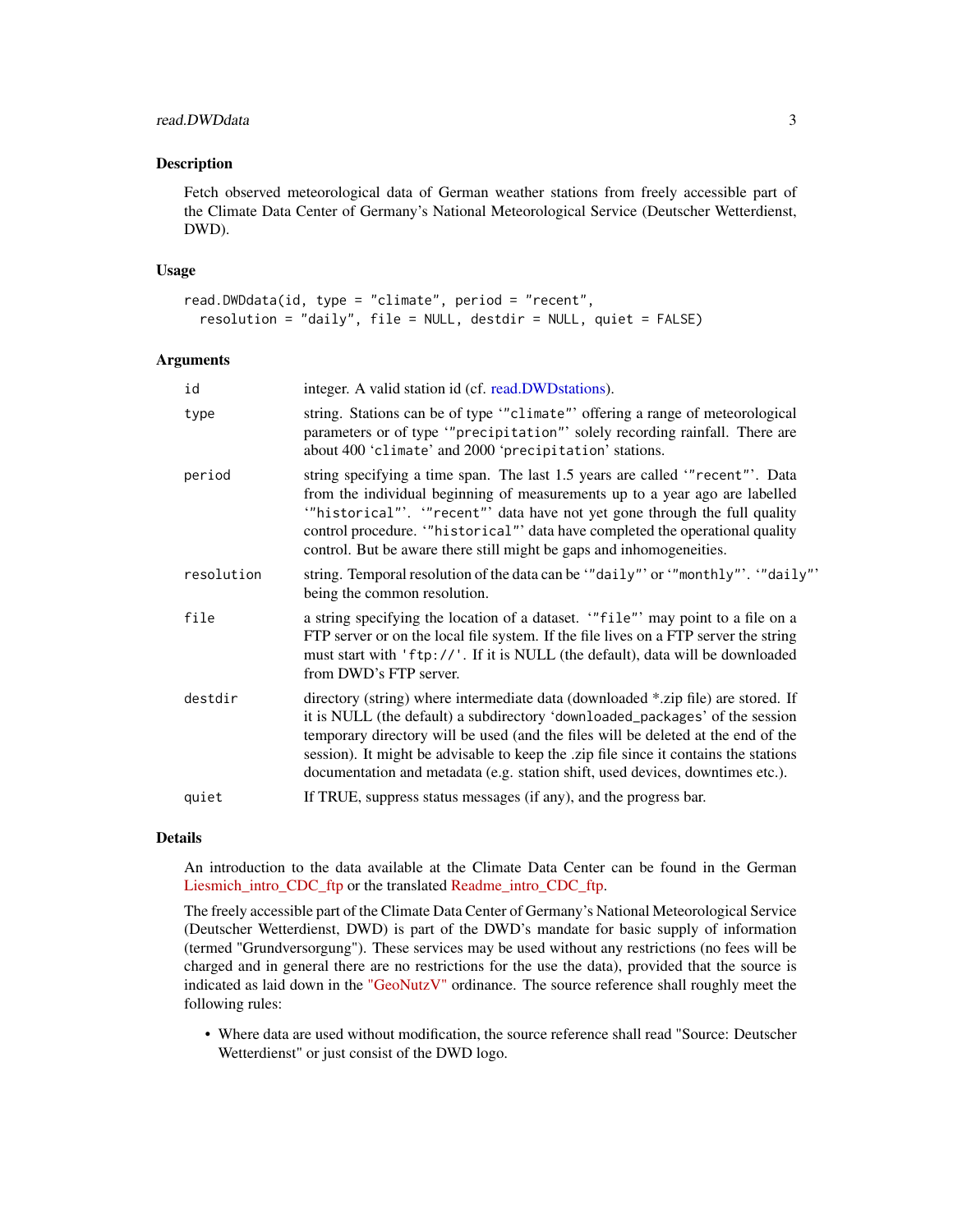• If the data are modified, the source reference shall specify as precisely as possible the extent of such, e.g. "Based on data from Deutscher Wetterdienst, figures rounded".

A more detailed description of the rules can be found in the official and legally binding German [Nutzungsbedingungen](ftp://ftp-cdc.dwd.de/pub/CDC/Nutzungsbedingungen_German.pdf) or the translated [Terms of use.](ftp://ftp-cdc.dwd.de/pub/CDC/Terms_of_use.pdf)

#### Value

A data.frame with the observed weather data. Beware of gaps and inhomogeneities! 'colnames' contains the original header and hence German terms.

Content of 'climate'-data.frame:

| <b>Name</b>       | <b>Description</b>                                                   |
|-------------------|----------------------------------------------------------------------|
| STATIONS ID       | station id                                                           |
| <b>MESS_DATUM</b> | date                                                                 |
| $QN_3$            | quality level of next columns (-)                                    |
| FX.               | daily maximum of wind gust $(m/s)$                                   |
| <b>FM</b>         | daily mean of wind velocity (m/s)                                    |
| $QN_4$            | quality level of next columns (-)                                    |
| <b>RSK</b>        | daily precipitation height (mm)                                      |
| <b>RSKF</b>       | precipitation form (-)                                               |
| <b>SDK</b>        | daily sunshine duration (h)                                          |
| <b>SHK_TAG</b>    | daily snow depth (cm)                                                |
| <b>NM</b>         | daily mean of cloud cover $(1/8)$                                    |
| VPM               | daily mean of vapor pressure (hPa)                                   |
| <b>PM</b>         | daily mean of pressure (hPa)                                         |
| <b>TMK</b>        | daily mean of temperature $(^{\circ}C)$                              |
| <b>UPM</b>        | daily mean of relative humidity $(\%)$                               |
| <b>TXK</b>        | daily maximum of temperature at 2m height $({}^{\circ}C)$            |
| <b>TNK</b>        | daily minimum of temperature at 2m height $({}^{\circ}C)$            |
| TGK               | daily minimum of air temperature at 5cm above ground $({}^{\circ}C)$ |
|                   |                                                                      |

Content of 'precipitation'-data.frame:

| <b>Name</b>       | <b>Description</b>                |
|-------------------|-----------------------------------|
| STATIONS ID       | station id                        |
| <b>MESS DATUM</b> | date                              |
| ON 6              | quality level of next columns (-) |
| <b>RS</b>         | daily precipitation height (mm)   |
| <b>RSF</b>        | precipitation form $(-)$          |
| <b>SH TAG</b>     | daily height of snow pack (cm)    |

#### References

Freely accessible DWD data available via the [Climate Data Center.](https://www.dwd.de/EN/climate_environment/cdc/cdc.html)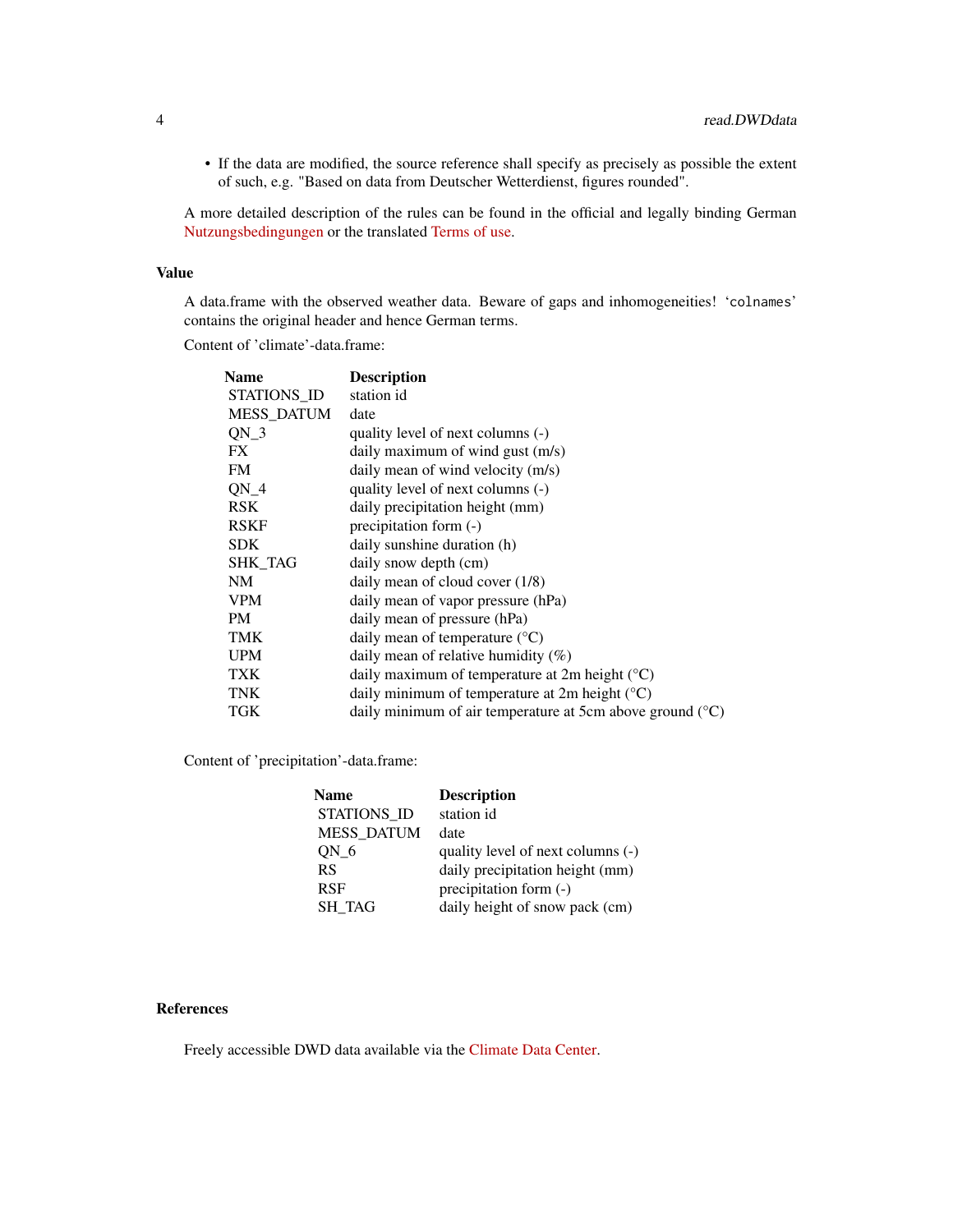#### <span id="page-4-0"></span>read.DWDstations 5

#### Examples

```
## Not run:
# fetch last 500 days worth of data from station Göttingen
clim <- read.DWDdata(id=1691)
# save data & metadata (documentation about devices, downtimes etc.)
clim <- read.DWDdata(id=1691, destdir='.')
# find and download historical data from the Brocken
stat.hist <- read.DWDstations(period='historical')
brocken.id <- stat.hist[grep("^Brock", stat.hist$name), ]$id
clim.brocken <- read.DWDdata(id=brocken.id, period='historical')
## End(Not run)
```
<span id="page-4-1"></span>read.DWDstations *Fetch list of DWD weather stations*

#### Description

Get a listing of advertised stations of Germany's National Meteorological Service (Deutscher Wetterdienst, DWD). The list differs for station type, time period and resolution. The list of advertised stations is usually not identical with currently available stations.

#### Usage

```
read.DWDstations(type = "climate", period = "recent",
  resolution = "daily")
```
#### Arguments

| type       | string. Stations can be of type "climate" offering a range of meteorological<br>parameters or of type "precipitation" solely recording rainfall.                              |
|------------|-------------------------------------------------------------------------------------------------------------------------------------------------------------------------------|
| period     | string specifying a time span. The last 1.5 years are called "recent". Data<br>from the individual beginning of measurements up to a year ago are labelled<br>""historical"". |
| resolution | string. Temporal resolution of the data can be "daily" or ""monthly"'. "daily"<br>being the common resolution.                                                                |

#### Details

The freely accessible part of the Climate Data Center of Germany's National Meteorological Service (Deutscher Wetterdienst, DWD) is part of DWD's mandate for basic supply of information (termed "Grundversorgung"). This service may be used without any restrictions (no fees will be charged and in general there are no restrictions for the use the data), provided that the source is indicated as laid down in the ["GeoNutzV"](http://www.gesetze-im-internet.de/geonutzv/BJNR054700013.html) ordinance. The source reference shall roughly meet the following rules: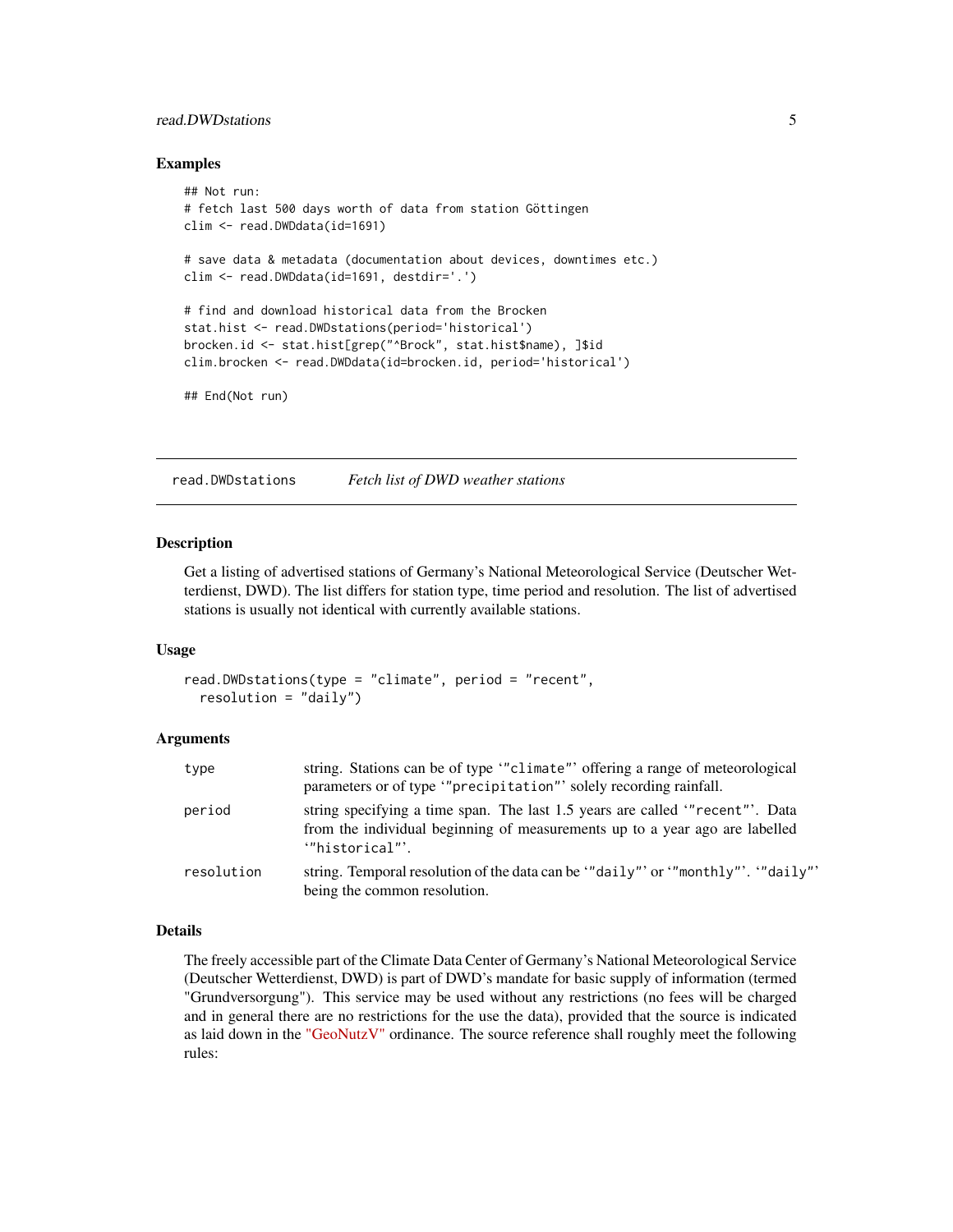- <span id="page-5-0"></span>• Where data are used without modification, the source reference shall read "Source: Deutscher Wetterdienst" or just consist of the DWD logo.
- If the data are modified, the source reference shall specify as precisely as possible the extent of such, e.g. "Based on data from Deutscher Wetterdienst, figures rounded".

A more detailed description of the rules can be found in the official and legally binding German [Nutzungsbedingungen](ftp://ftp-cdc.dwd.de/pub/CDC/Nutzungsbedingungen_German.pdf) or the translated [Terms of use.](ftp://ftp-cdc.dwd.de/pub/CDC/Terms_of_use.pdf)

#### Value

A data.frame with all weather stations. It's not guaranteed that all advertised staions are available for download. Watch out for the end data of observation. Stations with recent data have a current end date. The data.frame contains the variables id, from, to, elev, lat, long, name, state.

#### References

Freely accessible DWD data available via the [Climate Data Center.](https://www.dwd.de/EN/climate_environment/cdc/cdc.html)

#### Examples

```
## Not run:
# stations with daily climate data
stations <- read.DWDstations()
# precipitation stations with monthly historical data
precip <- read.DWDstations(type='precip', period='historical',
                           resolution='monthly')
# list stations with daily data updated within last week
stat.daily <- read.DWDstations(period='recent')
stat.daily.recent <- stat.daily[stat.daily$to > (Sys.Date() - 7), ]
## End(Not run)
```
vegperiod *Determine vegetation period*

#### **Description**

Calculate start and end date of vegetation periods based on daily average air temperature and the day of the year (DOY). The sum of day degrees within vegetation periods is calculated for convenience sake.

#### Usage

```
vegperiod(dates, Tavg, start.method, end.method, Tsum.out = FALSE,
  species = NULL, est.prev = 0)
```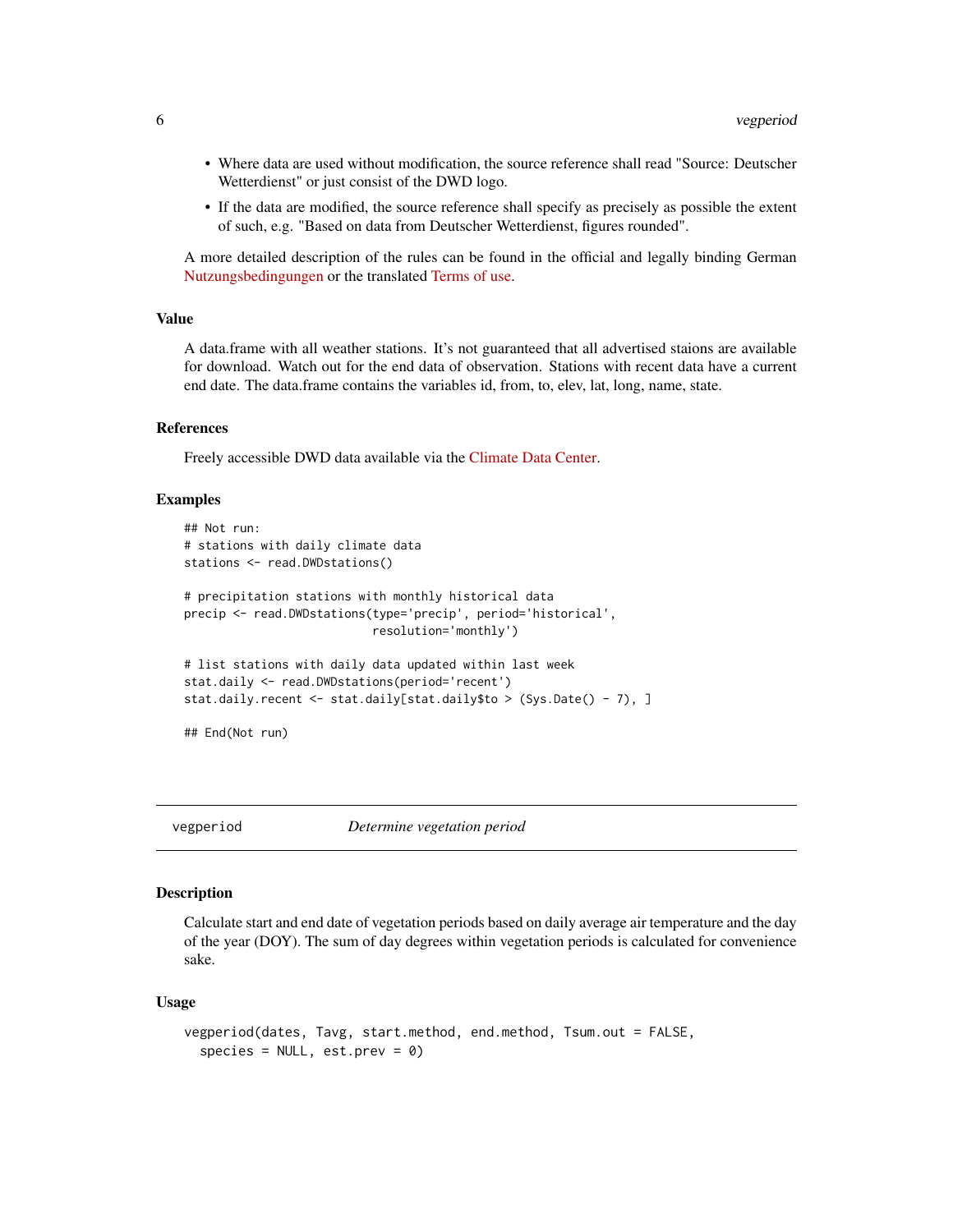#### <span id="page-6-0"></span>vegperiod and the set of the set of the set of the set of the set of the set of the set of the set of the set of the set of the set of the set of the set of the set of the set of the set of the set of the set of the set of

#### Arguments

| dates        | vector of calendar dates (objects of class Date or something understood by<br>as Date). Must contain entire years if est. prev $> 0$ else the first year may<br>comprise only November and December.                                                                                                                                                                                                          |
|--------------|---------------------------------------------------------------------------------------------------------------------------------------------------------------------------------------------------------------------------------------------------------------------------------------------------------------------------------------------------------------------------------------------------------------|
| Tavg         | vector of daily average air temperatures in degree Celsius. Same length as<br>dates.                                                                                                                                                                                                                                                                                                                          |
| start.method | name of method to use for vegetation start. One of "Menzel"' (needs additional<br>argument species, see below), "'StdMeteo"' resp. '"ETCCDI"', '"Ribes uva-crispa"'.<br>Can be abbreviated (partial matching). For further discussion see Details.                                                                                                                                                            |
| end.method   | name of method to use for vegetation end. One of "vonWilpert"', "LWF-BROOK90"',<br>"NuskeAlbert"' and "StdMeteo"' resp. "ETCCDI"'. Can be abbreviated<br>(partial matching). For further discussion see Details.                                                                                                                                                                                              |
| Tsum.out     | boolean. Return the sum of day degrees within vegetation period.                                                                                                                                                                                                                                                                                                                                              |
| species      | name of tree species [required if start.method='Menzel' ignored otherwise].                                                                                                                                                                                                                                                                                                                                   |
|              | Must be one of "Larix decidua", "Picea abies (frueh)"', "Picea abies (spaet)"',<br>"Picea abies (noerdl.)"', "Picea omorika"', "Pinus sylvestris"',<br>pubescens"', "Quercus robur"', "Quercus petraea"',<br>'"Betula<br>"Fagus sylvatica"'.                                                                                                                                                                  |
| est.prev     | number of years to estimate previous year's chill days for the first year [required<br>if start.method='Menzel' ignored otherwise].                                                                                                                                                                                                                                                                           |
|              | 'Menzel' requires the number of chill days of previous November and Decem-<br>ber. If est. prev = $\theta$ the first year is used to get the previous year's chill days<br>and dropped afterwards. Thus, a year from the time series is lost. To avoid los-<br>ing a year, est. prev = n estimates the previous year's chill days for the first<br>year from the average of n first years of the time series. |

#### Value

A data.frame with year and DOY of start and end day of vegetation period. If Tsum.out=TRUE, the data.frame contains an additional column with the sum of day degrees within vegetation periods.

#### Start methods

The method '"Menzel"' implements the algorithm described in Menzel (1997). The method is parameterized for 10 common tree species. It needs previous year's chill days. "ETCCDI"' resp. '"StdMeteo"' is a simple threshold based procedure as defined by the Expert Team on Climate Change Detection and Indices (cf. ETCCDI 2009, Frich et al. 2002, Zhang et al. 2011) leading to quite early vegetation starts. This method is widely used in climate change studies. The method '"Ribes uva-crispa"' is based on leaf-out of gooseberry (Janssen 2009). It was developed by the Germany's National Meteorological Service (Deutscher Wetterdienst, DWD) and is more robust against early starts than common simple meteorological procedures.

#### End methods

The end method '"vonWilpert"' is based on von Wilpert (1990). It was originally developed for "Picea abies" in the Black Forest but is commonly used for all tree species throughout Germany. As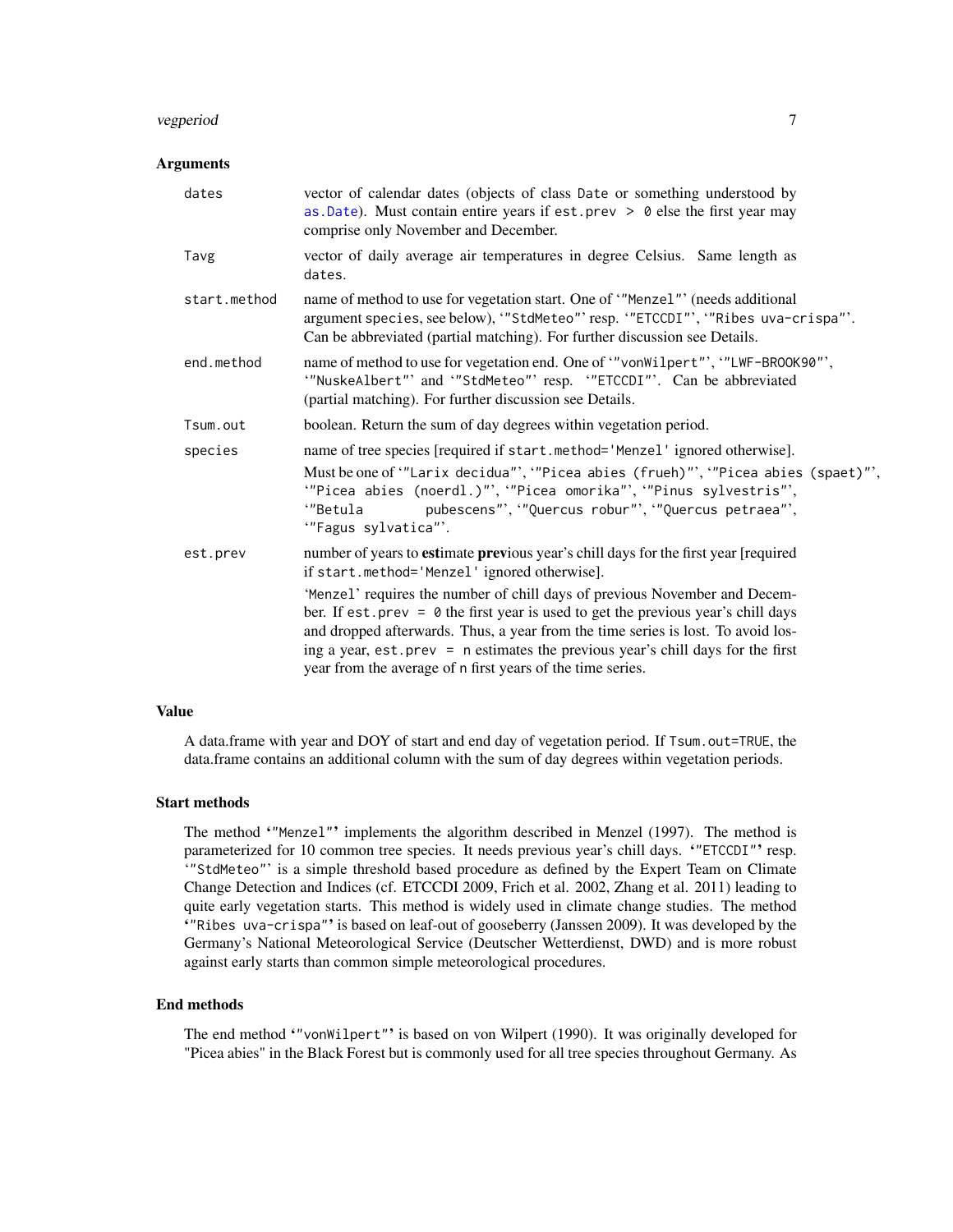usual, the rules regarding the soilmatrix are neglected in this implementation. '"LWF-BROOK90"' is -for the sake of convenience- a reimplementation of the LWF-BROOK90 VBA (version 3.4) variant of "vonWilpert" (Hammel and Kennel 2001). Their interpretation of von Wilpert (1990) and the somewhat lower precision of VBA was mimicked. '"NuskeAlbert"' provide a very simple method which is inspired by standard climatological procedures but employs a 7 day moving average and a 5 °C threshold (cf. Walther and Linderholm 2006). '"ETCCDI"' resp. '"StdMeteo"' is a simple threshold based procedure as defined by the Expert Team on Climate Change Detection and Indices (cf. ETCCDI 2009, Frich et al. 2002, Zhang et al. 2011) leading to quite late vegetation ends.

#### References

ETCCDI (2009) Climate Change Indices: Definitions of the 27 core indices. [http://etccdi.](http://etccdi.pacificclimate.org/list_27_indices.shtml) [pacificclimate.org/list\\_27\\_indices.shtml](http://etccdi.pacificclimate.org/list_27_indices.shtml)

Frich, P., Alexander, L., Della-Marta, P., Gleason, B., Haylock, M., Klein Tank, A., & Peterson, T. (2002) Observed coherent changes in climatic extremes during the second half of the twentieth century. *Climate Research*, 19, 193–212. doi: [10.3354/cr019193.](http://doi.org/10.3354/cr019193)

Hammel, K. and Kennel, M. (2001) Charakterisierung und Analyse der Wasserverfügbarkeit und des Wasserhaushalts von Waldstandorten in Bayern mit dem Simulationsmodell BROOK90. *Forstliche Forschungsberichte München*.

Janssen, W. (2009) Definition des Vegetationsanfanges. *Internal Report, Deutscher Wetterdienst, Abteilung Agrarmeteorologie*.

Menzel, A. (1997) Phänologie von Waldbäumen unter sich ändernden Klimabedingungen - Auswertung der Beobachtungen in den Internationalen Phänologischen Gärten und Möglichkeiten der Modellierung von Phänodaten. *Forstliche Forschungsberichte München*.

von Wilpert, K. (1990) Die Jahrringstruktur von Fichten in Abhängigkeit vom Bodenwasserhaushalt auf Pseudogley und Parabraunerde: Ein Methodenkonzept zur Erfassung standortsspezifischer Wasserstreßdispostion. *Freiburger Bodenkundliche Abhandlungen*.

Walther, A. and Linderholm, H. W. (2006) A comparison of growing season indices for the Greater Baltic Area. *International Journal of Biometeorology*, 51(2), 107–118. doi: [10.1007/s00484006-](http://doi.org/10.1007/s00484-006-0048-5) [00485.](http://doi.org/10.1007/s00484-006-0048-5)

Zhang, X., Alexander, L., Hegerl, G. C., Jones, P., Tank, A. K., Peterson, T. C., Trewin, B. and Zwiers, F. W. (2011) Indices for monitoring changes in extremes based on daily temperature and precipitation data. *Wiley Interdisciplinary Reviews: Climate Change*, 2(6), 851–870. doi: [10.1002/](http://doi.org/10.1002/wcc.147) [wcc.147.](http://doi.org/10.1002/wcc.147)

#### Examples

```
data(goe)
vegperiod(dates=goe$date, Tavg=goe$t,
          start.method="Menzel", end.method="vonWilpert",
          species="Picea abies (frueh)", est.prev=5)
# take chill days from first year, which is then dropped
vegperiod(dates=goe$date, Tavg=goe$t, start="Menzel", end="vonWilpert",
          species="Picea abies (frueh)", est.prev=0)
```
# add column with sum of day degrees in vegetation periods vegperiod(dates=goe\$date, Tavg=goe\$t, Tsum.out=TRUE,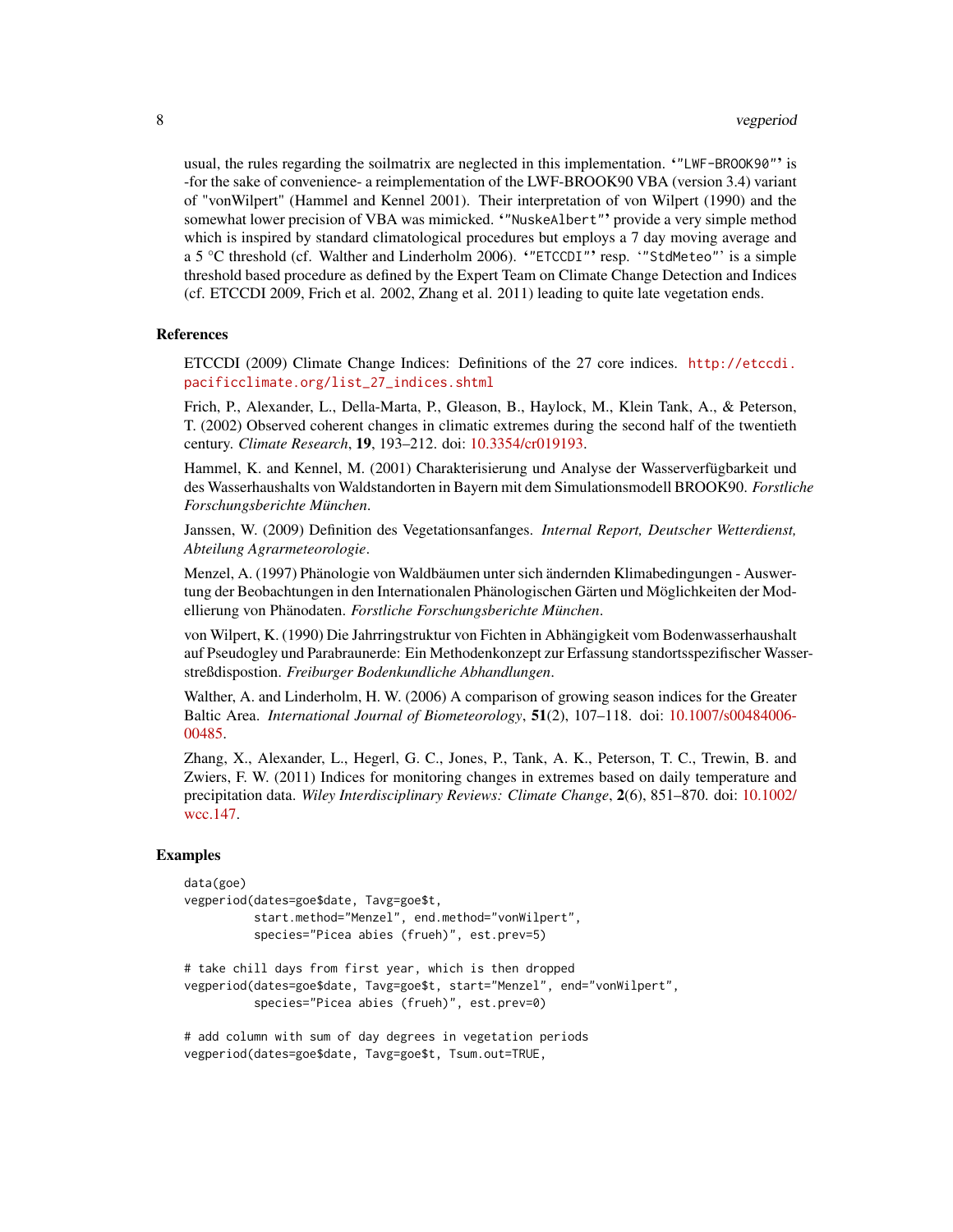### vegperiod 9

```
start="StdMeteo", end="StdMeteo")
```